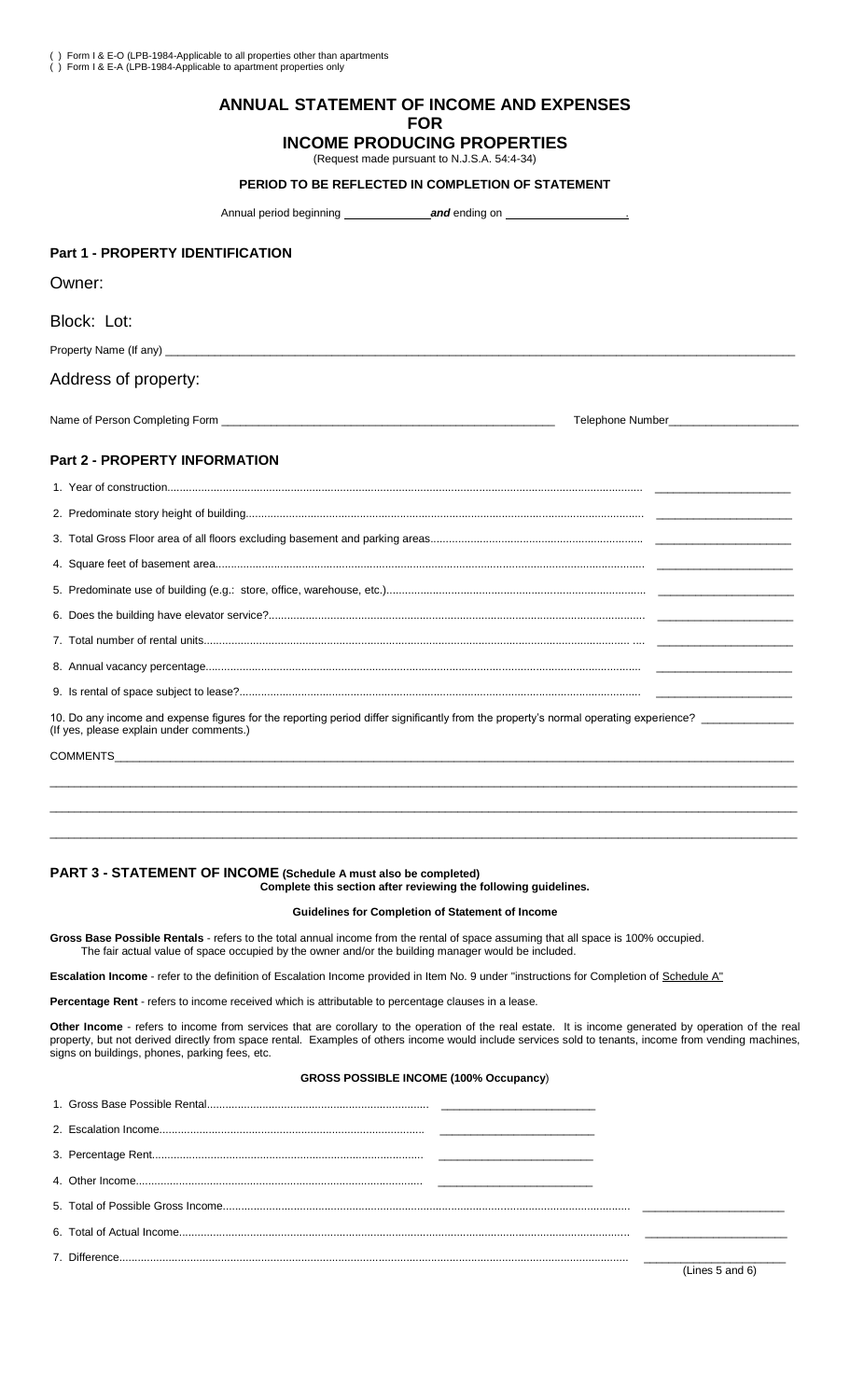# **Part 4 - STATEMENT OF EXPENSES**

#### **Guidelines for Completion of Statement of Expenses**

**Expenses** - refer to periodic expenditures that are necessary to maintain the production of income. Included are out-of-pocket costs to provide services to tenants. An alphabetic listing of expense items provided to aid you in completing this section. Insert the expense item that is applicable to the operation of the property. If an expense item is not listed, space is provided under "Other Expense Items" to insert the type and amount of the expenses.

 **DO NOT** include total expense amounts if the expense does not coincide with the same annual period specified for gross income. For example, if the building insurance premium is paid on a 3 year basis, the expense reported must be an allocation for a single year. Other expense items that are not incurred annually, such as painting, are to be allocated for a single year. If painting occurs every 7 years, the cost for this expense should be divided by 7 and noted under the appropriate expense item.

 **DO NOT** list expenses such as mortgage interest and amortization, depreciation charges, income or corporation taxes, special corporation costs, salaries that are not attributable to the operation of the real estate or any capital expenditures.

| <b>EXPENSES (Do not include capital expenditures)</b> | Per S.F. of<br><b>Building Area</b><br>(Amt. divided by<br>Line 3 Part 2) | % of<br><b>E.G.I.</b><br>(Amt. divided by<br>Line 6 Part 3) |               |
|-------------------------------------------------------|---------------------------------------------------------------------------|-------------------------------------------------------------|---------------|
| Item                                                  |                                                                           |                                                             | Amount        |
| 4.1                                                   |                                                                           |                                                             | $\frac{1}{2}$ |
| 4.2                                                   |                                                                           |                                                             |               |
| 4.3                                                   |                                                                           |                                                             |               |
| 4.4                                                   |                                                                           |                                                             |               |
| 4.5                                                   |                                                                           |                                                             |               |
| 4.6                                                   |                                                                           |                                                             |               |
| 4.7                                                   |                                                                           |                                                             |               |
| 4.8                                                   |                                                                           |                                                             |               |
| 4.9                                                   |                                                                           |                                                             |               |
|                                                       |                                                                           |                                                             |               |
| 4.11                                                  |                                                                           |                                                             |               |
|                                                       |                                                                           |                                                             |               |
|                                                       |                                                                           |                                                             |               |
| 4.14 Repairs and maintenance:                         |                                                                           |                                                             |               |
|                                                       |                                                                           |                                                             |               |
|                                                       |                                                                           |                                                             |               |
|                                                       |                                                                           |                                                             |               |
|                                                       |                                                                           |                                                             |               |
|                                                       |                                                                           |                                                             |               |
|                                                       |                                                                           |                                                             |               |
| 4.20 Supplies:                                        |                                                                           |                                                             |               |
| Office                                                |                                                                           |                                                             |               |
|                                                       |                                                                           |                                                             |               |
|                                                       |                                                                           |                                                             |               |
|                                                       |                                                                           |                                                             |               |
|                                                       |                                                                           |                                                             |               |
| Other Expense Items                                   |                                                                           |                                                             |               |
| Type of Expense                                       |                                                                           |                                                             |               |
|                                                       | .                                                                         |                                                             |               |
|                                                       |                                                                           |                                                             |               |
|                                                       |                                                                           |                                                             |               |

#### **COMPLETE SCHEDULE "A" BEFORE SIGNING THIS STATEMENT**

 $\overline{\phantom{a}}$ 

**PART 5** SIGNATURE AND VERIFICATION

The unsigned declares under the penalties provided by law, that this return (including any accompanying schedules and statements) has been examined by him and to the best of his knowledge and belief is a true, correct and complete return. If the return is prepared by a person other than the taxpayer, his declaration is based on all the information relating to the matters required to be reported in the return at which he has knowledge.

| (Date) | (Signature of Taxpayer or Officer of Taxpayer)     | (Title)   |
|--------|----------------------------------------------------|-----------|
| (Date) | (Signature of Individual or Firm Preparing Return) | (Address) |

Any questions regarding the completion of this form should be directed to the office of the Tax Assessor.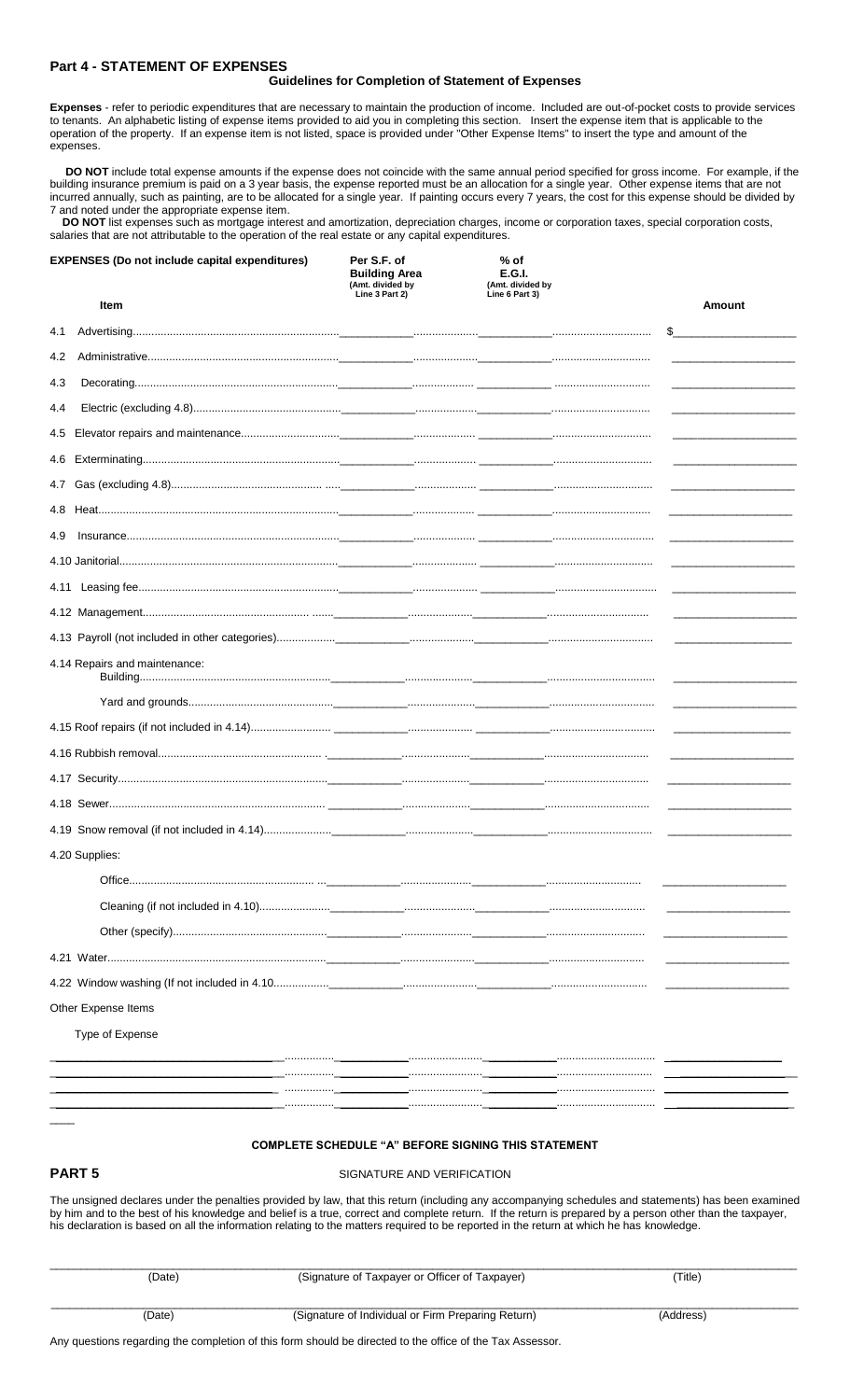( ) Form I & E-O- (LPB-1984)-Applicable to all properties other than apartments ( $\sqrt{ }$ ) Form I & E-A- (LPB-1984)-Applicable to apartment properties only

# **INSTRUCTIONS FOR COMPLETION OF SCHEDULE A**

Break down each type of rental space that the property includes. Each different unit rental should also be broken down. For example, if the property is a 3 story office building and there are 4 different unit rental values, each unit is required to be listed separately.

# **COLUMN 1-TYPE OF RENTAL SPACE**

Break down the type of rental space into one of the major categories listed below. Type of rental space is the use of the space. Categories are as follows:

| S - Store  | P- Parking     |  |  |  |
|------------|----------------|--|--|--|
| O - Office | I - Industrial |  |  |  |
|            |                |  |  |  |

W - Warehouse A - Apartment

Note the category(ies) that best fit(s) the use of rental space(s) for your property. If none of the categories apply, please insert the particular use of the space.

# **COLUMN 2 - LOCATION OF RENTAL SPACE**

Location of rental space refers to the location in the building where the rental space is situated with regard to story level(s). For example, the rental space may be located in the basement, first floor, second floor, etc. or on multiple stories, such as 3rd through 5th floors.

# **COLUMN 3 - STATUS OF OCCUPANCY**

Insert an O if rental space is occupied. Insert a V if rental space is vacant.

### **COLUMN 4 - UNIT OF RENTAL**

Unit of rental refers to unit on which the rental is predicated. Below are definitions of units of rental.

Net Rentable Area (NRA) is a unit of rental that excludes areas occupied by exterior and corridor walls, common corridors, common restroom and washroom areas, stairways, and shafts devoted to elevator and mechanical use.

Gross Rental Area (GRA) is a unit of rental that includes all areas enclosed by outside walls except for areas occupied by stairways, elevators and shafts.

Full Floor Area (FFA) is a unit of rental that includes the exclusive area of tenant use plus an allocation of common areas to each tenant.

Gross Leasable Area (GLA) is a unit of rental used for single-occupancy property or for independently served space.

Insert the appropriate unit of rental that is applicable to the rental space for your property. If a unit of rental does not fall into one of the above categories, please insert the unit that applies to the rental space. For example, other units that may apply include per room, per apartment, per car space, etc.

# **COLUMN 5 - CLASSIFICATION OF LEASE**

Classification of lease refers to whether the lease is based on either a gross rental basis (GRB) or a net rental basis (NRB).

Under a gross rental basis, the lessor pays all operating expenses for the property. Under a net rental basis the tenant pays all the operating expenses. If a lease falls between these two classifications, please note by inserting the word "Shared", otherwise insert either GRB or NRB under this column.

## **COLUMN 6 - SQUARE FEET OF RENTAL SPACE**

Insert the square feet of rental space on which the rental is based.

### **COLUMN 7 - BASE ANNUAL RENTAL PER SQUARE FOOT**

Base annual rental refers to the current guaranteed rental being received for the rental space. Base annual rent would not include percentage and escalation income from the rental of space. If the space is vacant, insert the current market rent for the space.

### **COLUMN 8 - OVERAGE RENT**

Overage rent refers to percentage rent that is paid over and above the base annual rent as noted in column 7.

### **COLUMN 9 - ESCALATION INCOME**

Escalation income refers to income that is received for additional charges to tenants. A property owner may be reimbursed for costs such as insurance, taxes, utilities and other items that may be specified under the lease. If escalation income is received, the total amount should be inserted in this column and a breakdown of the escalation income noted in Section 2 of Schedule A under "Other Income".

# **COLUMN 10 - YEAR LEASE ENTERED INTO**

Enter the year that the lease was executed.

# **COLUMN 11 - YEARS REMAINING UNDER LEASE**

Enter the number of years that remain on the lease.

### **COLUMN 12 - YEAR OF LAST RENTAL REVISION**

Enter the last year that the rental was revised because of graduated clauses, renewals, renegotiations, and/or any other reasons.